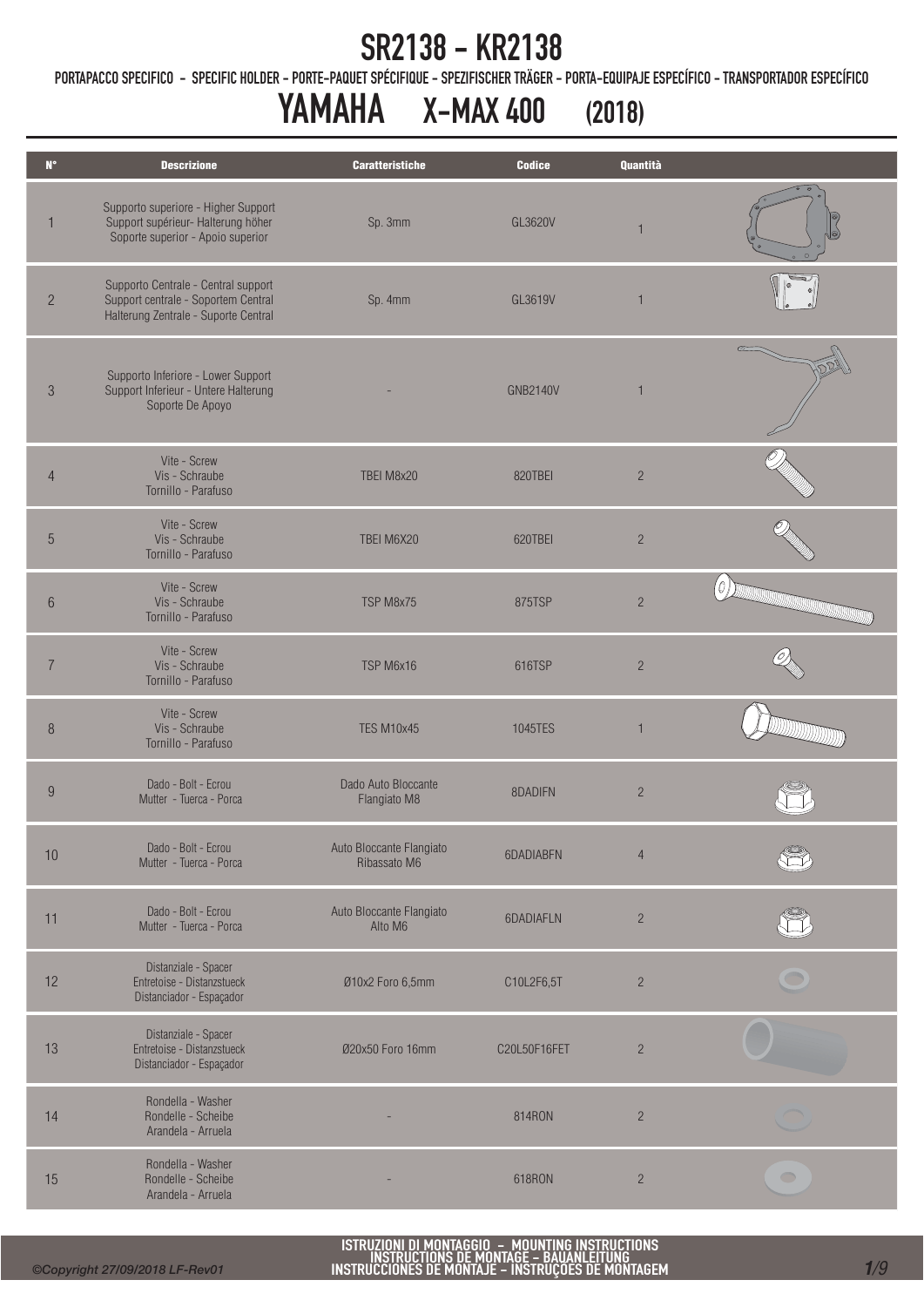PORTAPACCO SPECIFICO - SPECIFIC HOLDER - PORTE-PAQUET SPÉCIFIQUE - SPEZIFISCHER TRÄGER - PORTA-EQUIPAJE ESPECÍFICO - TRANSPORTADOR ESPECÍFICO

# YAMAHA X-MAX 400 (2018)

| $\mathbf{N}^{\circ}$ | <b>Descrizione</b>                                                                                                                                                                                                                                                                                                                                 | <b>Caratteristiche</b> | <b>Codice</b> | Quantità       |                                                                                                            |
|----------------------|----------------------------------------------------------------------------------------------------------------------------------------------------------------------------------------------------------------------------------------------------------------------------------------------------------------------------------------------------|------------------------|---------------|----------------|------------------------------------------------------------------------------------------------------------|
| 16                   | Rondella - Washer<br>Rondelle - Scheibe<br>Arandela - Arruela                                                                                                                                                                                                                                                                                      |                        | <b>10RON</b>  | $\overline{c}$ |                                                                                                            |
| 17                   | Vite - Screw<br>Vis - Schraube<br>Tornillo - Parafuso                                                                                                                                                                                                                                                                                              | TSP M6X20              | 620TSP        | $\overline{2}$ |                                                                                                            |
| 18                   | Vite - Screw<br>Vis - Schraube<br>Tornillo - Parafuso                                                                                                                                                                                                                                                                                              | TCEI M6X25             | 625TCEI       | $\overline{c}$ |                                                                                                            |
| 19                   | Componenti Originali - Original Parts<br>Parties Originales - Original Bauteile<br>Componentes Originales - Componentes Originais                                                                                                                                                                                                                  |                        |               |                |                                                                                                            |
| 20                   | Particolari Inclusi Nel Kit Viteria Della Piastra<br>Components Included In The Fitting Kit Of The Plate<br>Pièces Inclues Dans Le Kit De Vis De La Platine<br>Die Einzelnen Teile Sind Bei Montagekit Der Platte<br><b>Enthalten Despieces</b><br>Incluidos En El Kit De Anclajes De La Parrilla<br>Explodiu incluído no Kit as âncoras da grelha |                        |               |                |                                                                                                            |
| 21                   | Vite - Screw<br>Vis - Schraube<br>Tornillo - Parafuso                                                                                                                                                                                                                                                                                              | <b>TES M10X60</b>      | 1060TES       | $\mathbf{1}$   | <b>DESCRIPTION OF THE USE OF THE USE OF THE USE OF THE USE OF THE USE OF THE USE OF THE USE OF THE USE</b> |
| 22                   | Distanziale - Spacer<br>Entretoise - Distanzstueck<br>Distanciador - Espaçador                                                                                                                                                                                                                                                                     | Ø22x12 Foro 10,5mm     | C22L12F10,5T  | $\mathbf{1}$   |                                                                                                            |
| 23                   | Rondella - Washer<br>Rondelle - Scheibe<br>Arandela - Arruela                                                                                                                                                                                                                                                                                      |                        | <b>101RON</b> | $\mathbf{1}$   |                                                                                                            |
| 24                   | Rondella - Washer<br>Rondelle - Scheibe<br>Arandela - Arruela                                                                                                                                                                                                                                                                                      |                        | 6RON          | $\overline{c}$ |                                                                                                            |
|                      |                                                                                                                                                                                                                                                                                                                                                    |                        |               |                |                                                                                                            |



Ī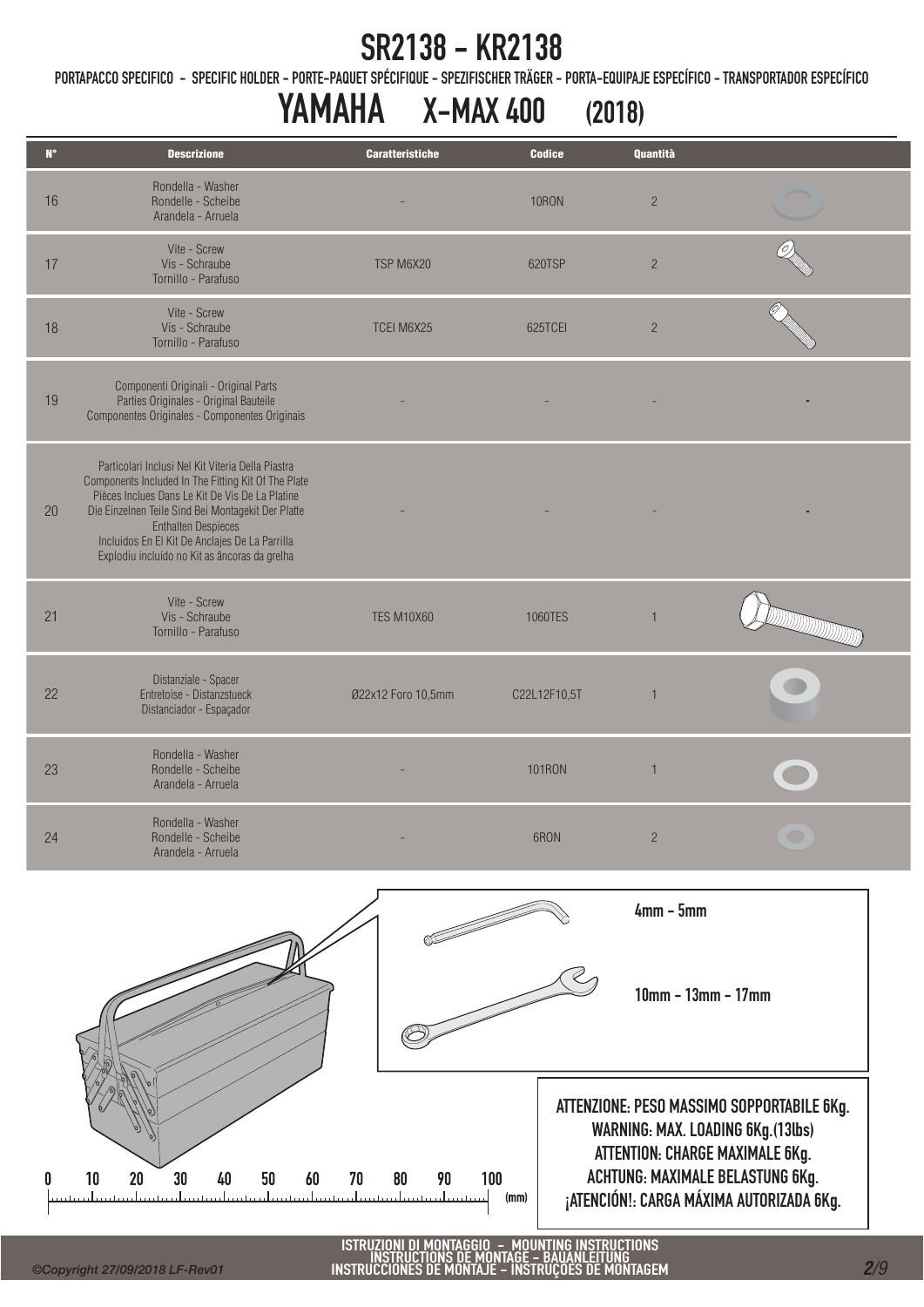PORTAPACCO SPECIFICO - SPECIFIC HOLDER - PORTE-PAQUET SPÉCIFIQUE - SPEZIFISCHER TRÄGER - PORTA-EQUIPAJE ESPECÍFICO - TRANSPORTADOR ESPECÍFICO



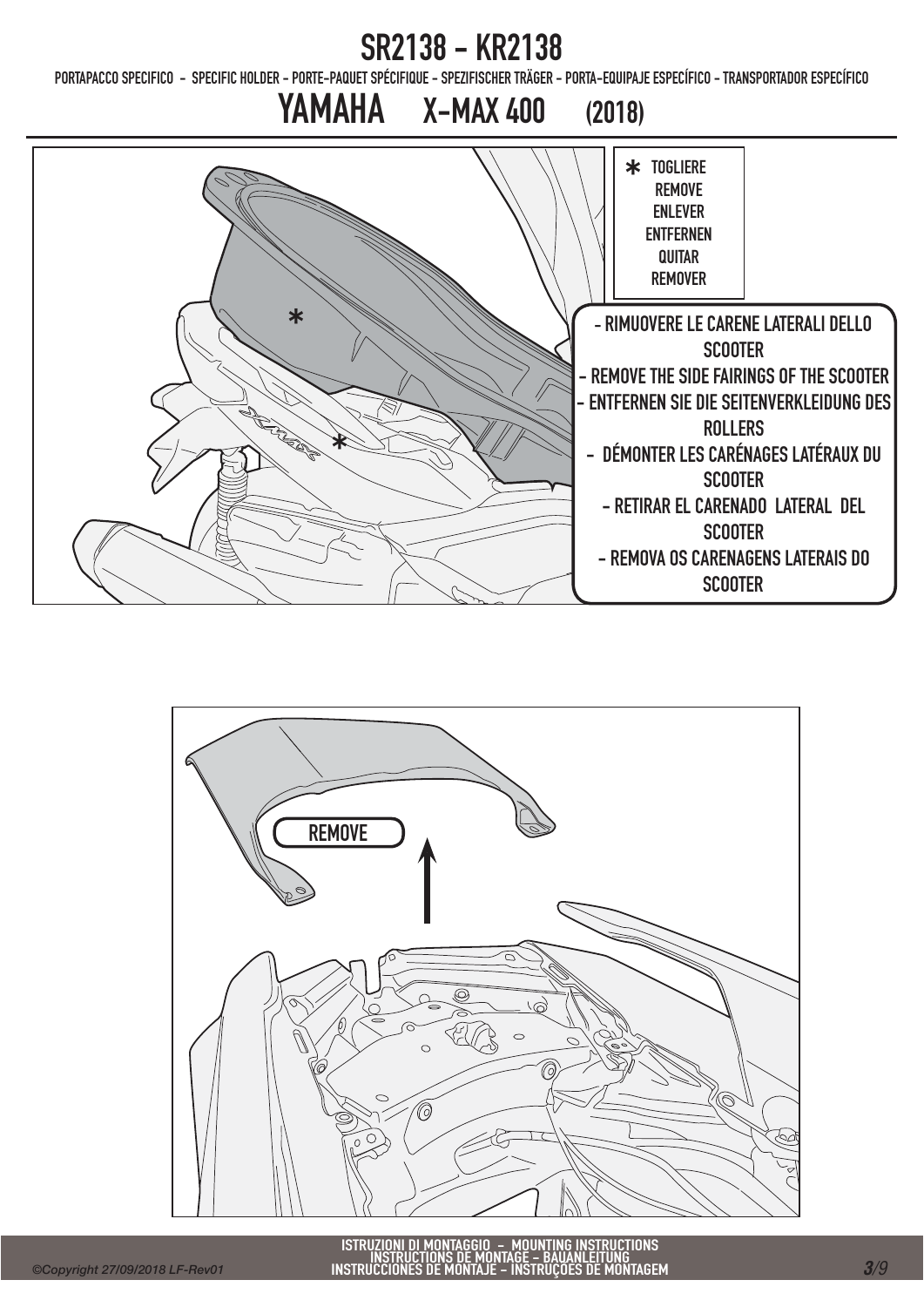PORTAPACCO SPECIFICO - SPECIFIC HOLDER - PORTE-PAQUET SPÉCIFIQUE - SPEZIFISCHER TRÄGER - PORTA-EQUIPAJE ESPECÍFICO - TRANSPORTADOR ESPECÍFICO

## YAMAHA X-MAX 400 (2018)



Allargare il foro fino ad un diametro di 10mm. Widen the hole to a diameter of 10mm. Erweitern Sie die Bohrungen bis zum endgültigen Durchmesser von 10 mm. Percer au diamètre de 10mm. Alargar o furo para um diâmetro de 10 milímetros. Abrir el agujero hasta un diámetro de 10mm.

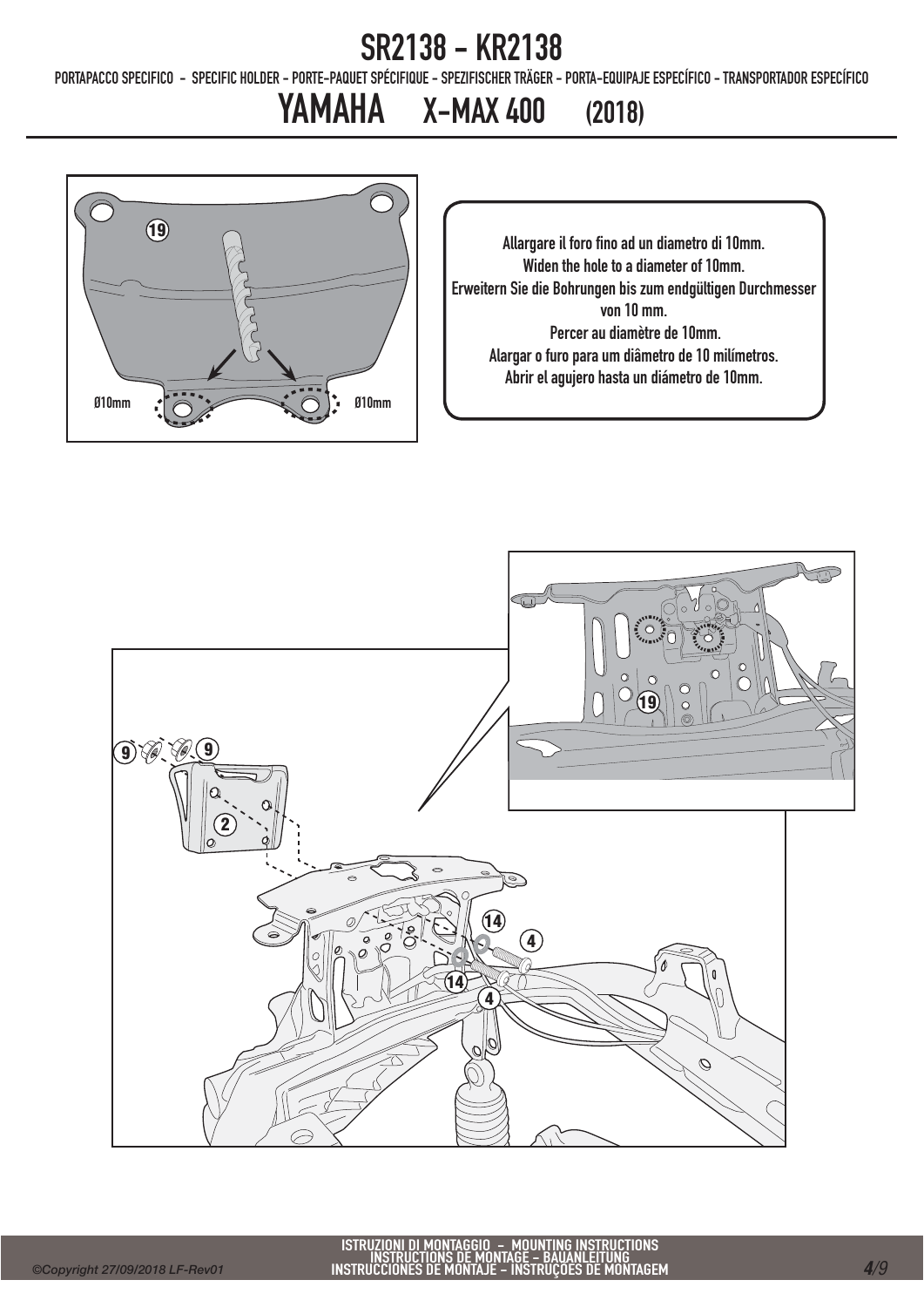PORTAPACCO SPECIFICO - SPECIFIC HOLDER - PORTE-PAQUET SPÉCIFIQUE - SPEZIFISCHER TRÄGER - PORTA-EQUIPAJE ESPECÍFICO - TRANSPORTADOR ESPECÍFICO

## YAMAHA X-MAX 400 (2018) JP 19  $\circ$ 10<br>10 - 12  $\overline{O}$ 2O, **19** 0)  $\mathcal{O}$  $\overline{15}$  $\widetilde{\mathbf{5}}$  $12\frac{1}{15}$

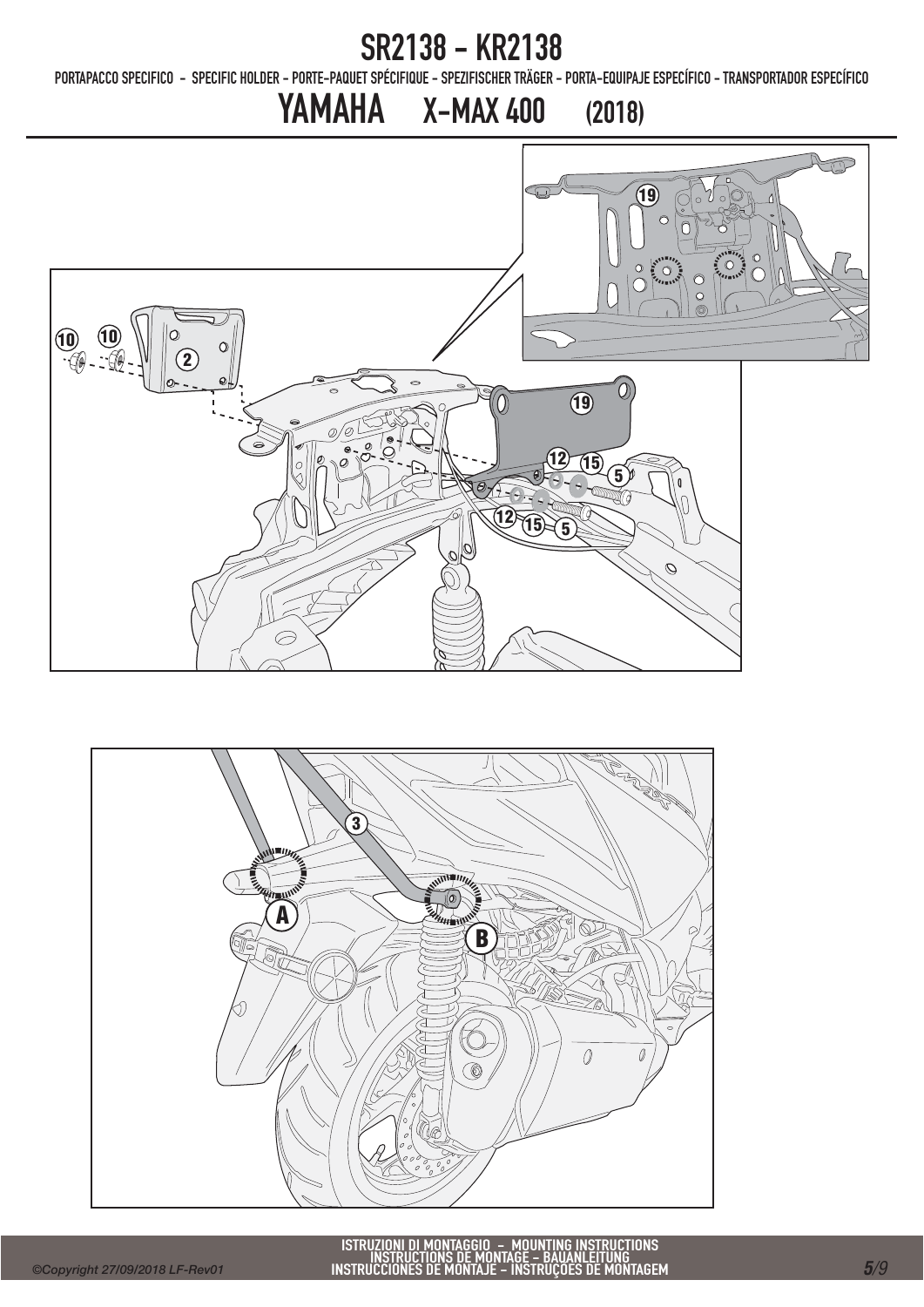# ISTRUZIONI DI MONTAGGIO – MOUNTING INSTRUCTIONS<br>INSTRUCTIONS DE MONTAGE – BAUANLEITUNG<br>INSTRUCCIONES DE MONTAJE – INSTRUÇÕES DE MONTAGEM

- BENUTZEN SIE DIE VORLAGE, UM DIE LÖCHER FÜR DIE BOHRUNG ZU MARKIEREN. NEHMEN SIE EIN 20 MM-BIT, BOHREN SIE DIE LÖCHER, SO DASS DIESE WEIT GENUG FÜR DIE DISTANZHÜLSEN SIND Nr. 13

- À L'AIDE DU GABARIT , MARQUEZ LES DEUX TROUS À FORER. EN UTILISANT UN FORET DE 20 MM, PERCEZ LES TROUS DE SORTE QU'ILS SOIENT SUFFISAMMENT GRANDS POUR LES ENTRETOISES n ° 13

- TALADRAR LO SUFICIENTE PARA CREAR ESPACIO PARA LOS DISTANCIADORES 13 - USANDO O GABARITO, MARQUE OS DOIS ORIFÍCIOS A SEREM PERFURADOS. USANDO UMA BROCA DE 20MM, PERFURE OS FUROS PARA QUE ELES SEJAM GRANDES O SUFICIENTE PARA OS ESPAÇADORES n ° 13

- USING THE TEMPLATE, MARK THE TWO HOLES TO BE DRILLED. USING A 20MM DRILL BIT, DRILL THE HOLES AND ENLARGE ENOUGH FOR THE SPACERS No.13







#### SR2138 - KR2138

PORTAPACCO SPECIFICO - SPECIFIC HOLDER - PORTE-PAQUET SPÉCIFIQUE - SPEZIFISCHER TRÄGER - PORTA-EQUIPAJE ESPECÍFICO - TRANSPORTADOR ESPECÍFICO

YAMAHA X-MAX 400 (2018)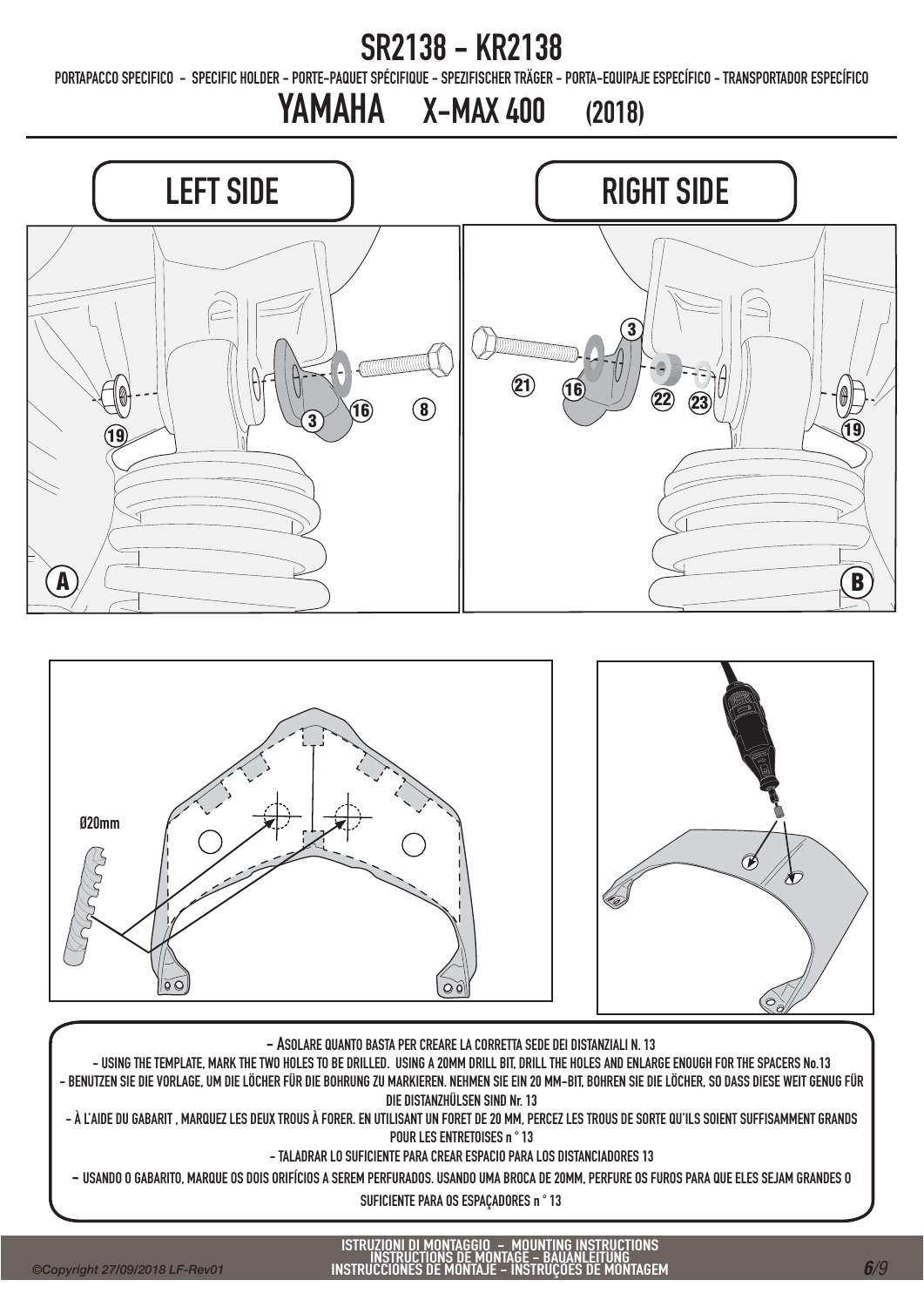PORTAPACCO SPECIFICO - SPECIFIC HOLDER - PORTE-PAQUET SPÉCIFIQUE - SPEZIFISCHER TRÄGER - PORTA-EQUIPAJE ESPECÍFICO - TRANSPORTADOR ESPECÍFICO

## YAMAHA X-MAX 400 (2018)



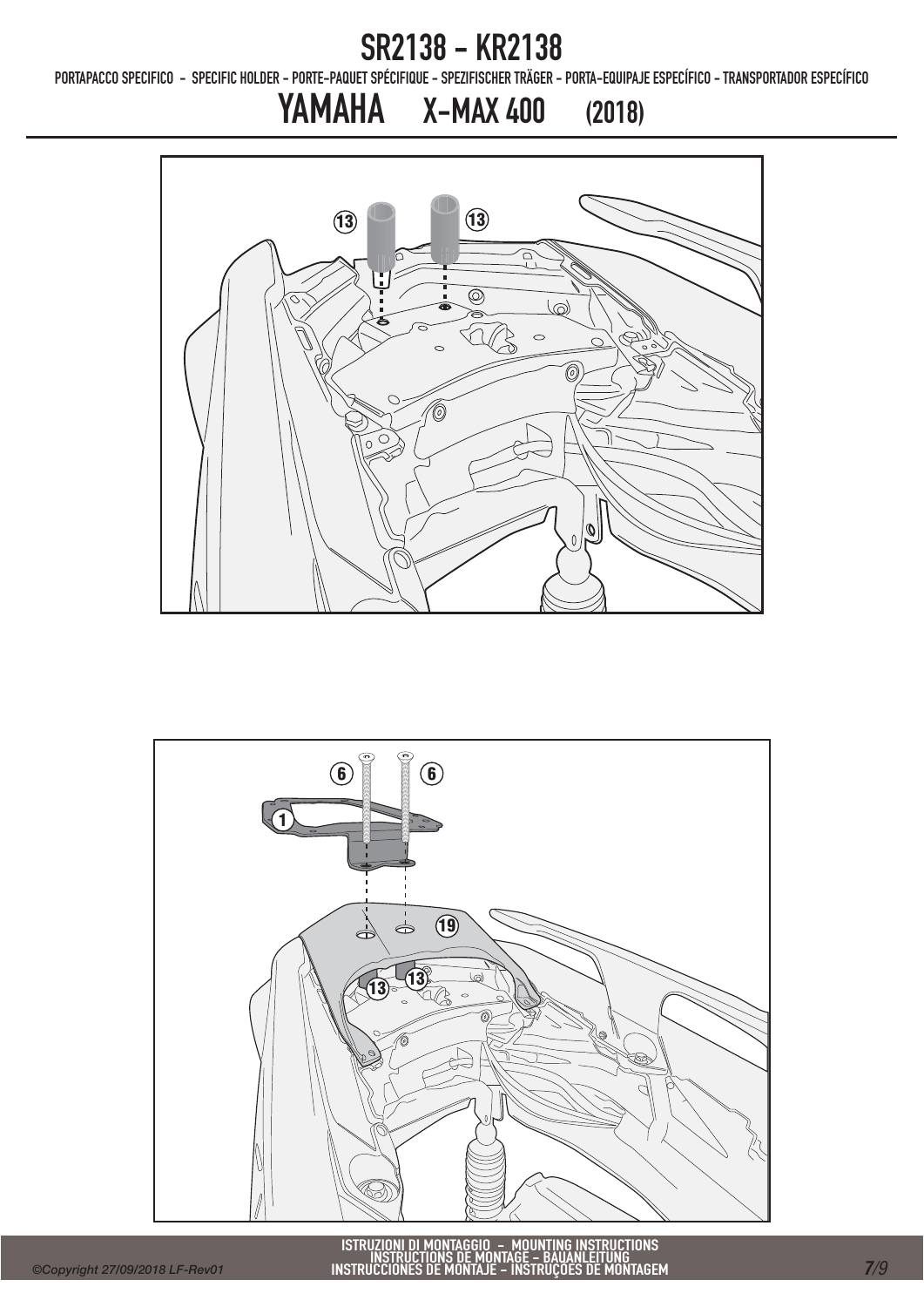PORTAPACCO SPECIFICO - SPECIFIC HOLDER - PORTE-PAQUET SPÉCIFIQUE - SPEZIFISCHER TRÄGER - PORTA-EQUIPAJE ESPECÍFICO - TRANSPORTADOR ESPECÍFICO

## YAMAHA X-MAX 400 (2018)





ISTRUZIONI DI MONTAGGIO – MOUNTING INSTRUCTIONS<br>INSTRUCTIONS DE MONTAGE – BAUANLEITUNG<br>INSTRUCCIONES DE MONTAJE – INSTRUÇÕES DE MONTAGEM